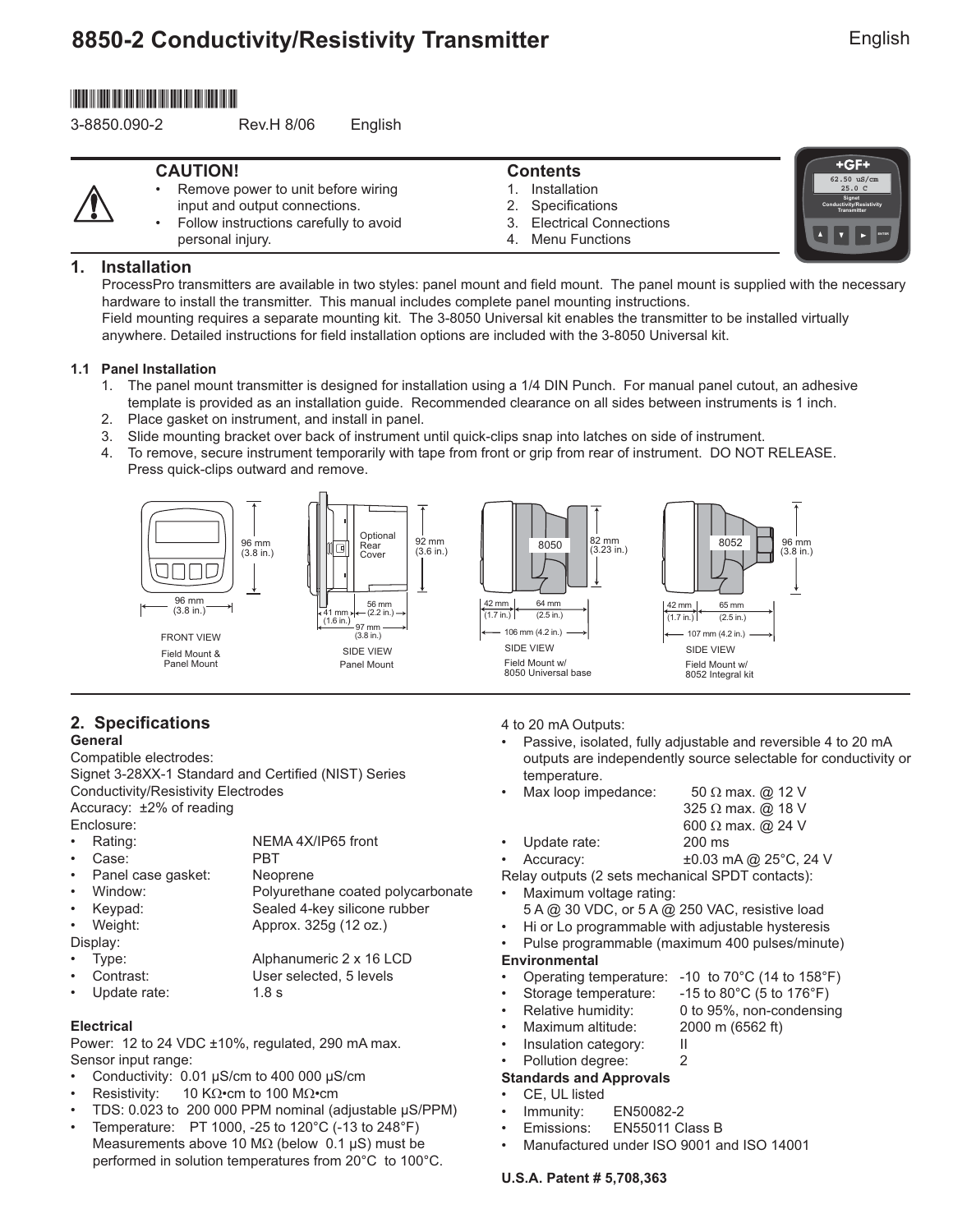# **3. Electrical Connections**



**Caution:** Failure to fully open terminal jaws before removing wire may permanently damage instrument.

Wiring Procedure

- 1. Remove 0.5 0.625 in. (13-16 mm) of insulation from wire end.
- 2. Press the orange terminal lever downward with a small screwdriver to open terminal jaws.
- 3. Insert exposed (non-insulated) wire end in terminal hole until it bottoms out.
- 4. Release orange terminal lever to secure wire in place. Gently pull on each wire to ensure a good connection.

### Wiring Removal Procedure

- 1. Press the orange terminal lever downward with a small screwdriver to open terminal jaws.
- 2. When fully open, remove wire from terminal.

Wiring Tips:

- Do not route sensor cable in conduit containing AC power wiring. Electrical noise may interfere with sensor signal.
- Routing sensor cable in grounded metal conduit will help prevent electrical noise and mechanical damage.
- Seal cable entry points to prevent moisture damage.
- Only one wire should be inserted into a terminal. Splice double wires outside the terminal.



### **3.1 Sensor Input Connections**

| 14 | Shield (Sensor Gnd) |  |
|----|---------------------|--|
|    | Black (Iso Gnd)     |  |
|    | White (Temp In)     |  |
|    | Red (Signal In)     |  |
|    |                     |  |

**Terminals**



Signet 28XX-1 Standard and Certified Cells



Cable length is limited to 7.5 m (25 ft.) where the operating range is above 10MΩ.

**2 1**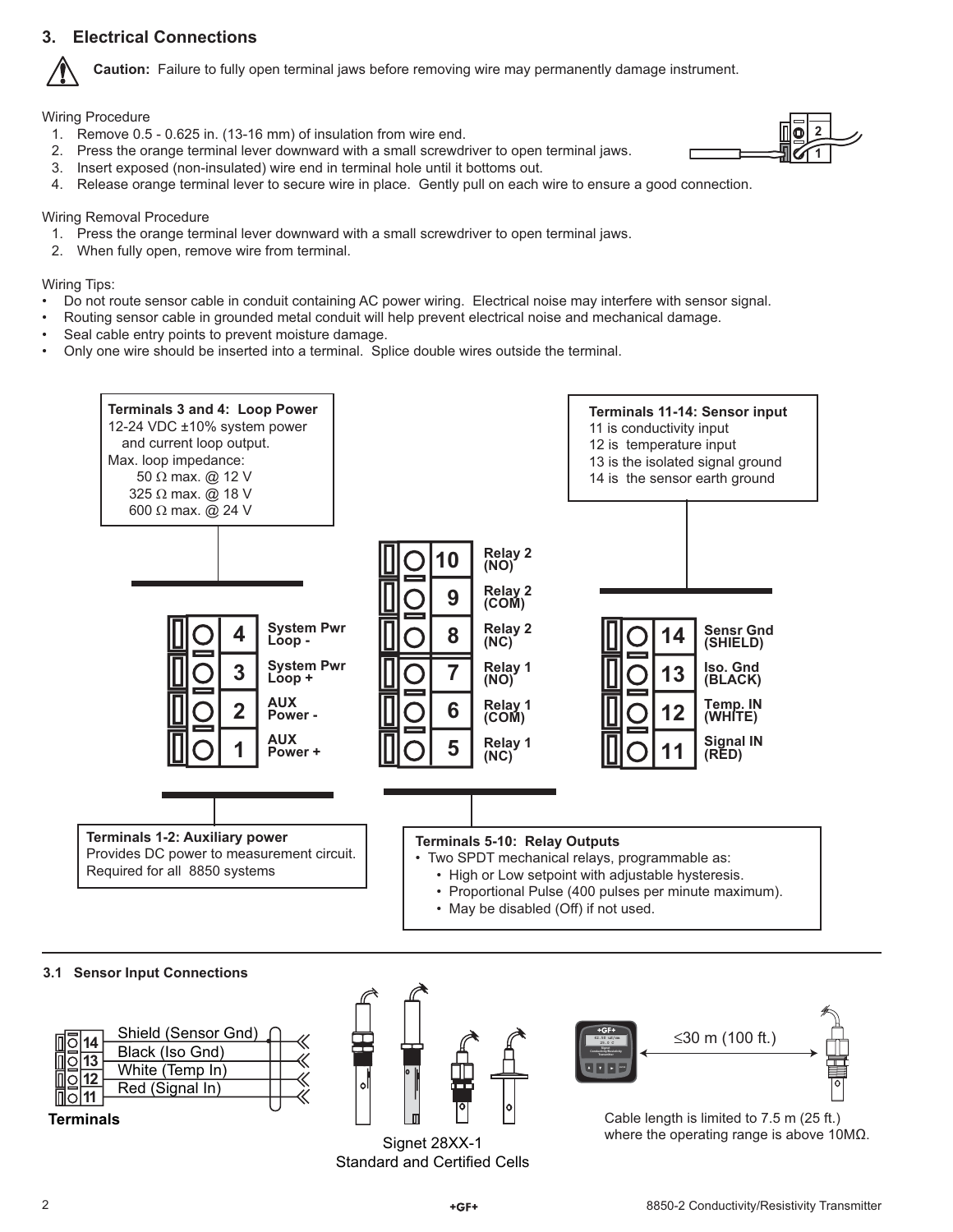Select the sensor with the range that best straddles your application requirements.

| $\bullet$ | 2819-1, 2839-1 (0.01 cell):                                   | $0.01$ to 100 $\mu$ S              |                               |                                       |                       |
|-----------|---------------------------------------------------------------|------------------------------------|-------------------------------|---------------------------------------|-----------------------|
|           |                                                               |                                    |                               |                                       |                       |
|           |                                                               | (10 k $\Omega$ to 100 M $\Omega$ ) |                               |                                       |                       |
|           | Use the 2819-1 or the 2839-1 for all resistivity requirements |                                    |                               |                                       | <b>Rin'se</b><br>Wate |
|           | 2820-1, 2840-1 (0.1 cell):                                    | 1 to $1000 \mu S$                  |                               |                                       |                       |
|           | 2821-1, 2841-1 (1.0 cell):                                    | 10 to 10,000 µS                    |                               |                                       |                       |
|           | 2822-1, 2842-1 (10.0 cell):                                   | 100 to 200,000 µS                  |                               | 3-2819. 3-2839                        |                       |
|           | 2823-1 (20.0 cell):                                           | 200 to 400,000 µS                  |                               |                                       |                       |
|           |                                                               |                                    | 0.010 <sub>ms</sub><br>100 MO | 0.054 <sub>ms</sub><br>18.3 $M\Omega$ | $1m$ S<br>$1M\Omega$  |



#### **3.2 System Power/Loop Connections**

Stand-alone application, no current loop used





Example: Two transmitters connected to PLC/Recorder with separate power supply

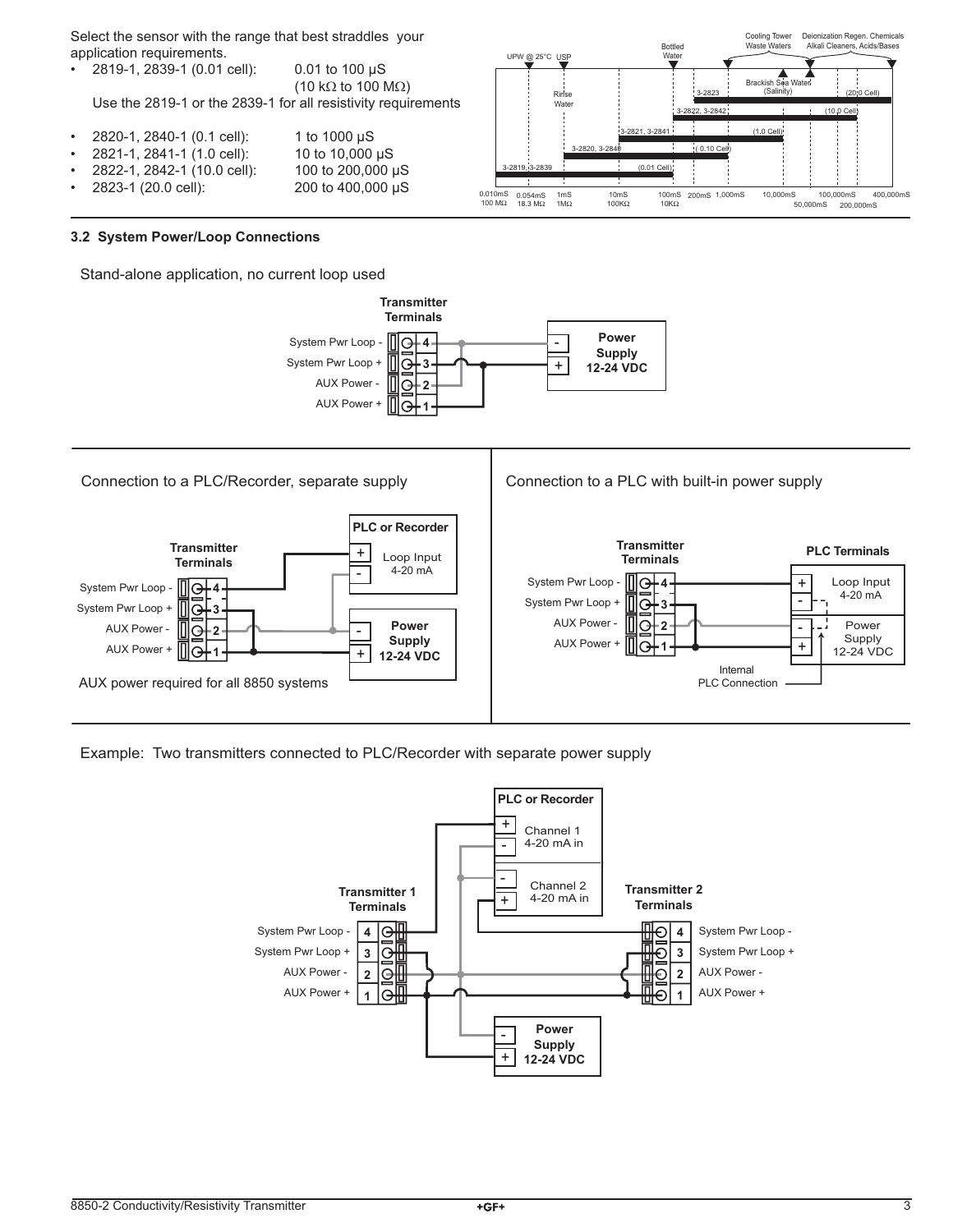# **3.3 Relay Output**

The relays can be used as a switch that responds when the process value moves above or below a setpoint, or to generate a pulse at a rate proportional to the process value.

### • **Low:**

Relay triggers when process is less than the setpoint. The relay will relax when the process moves above the setpoint plus the hysteresis value.

### • **High:**

Relay triggers when process is greater than the setpoint. The relay will relax when the process moves below the setpoint plus the hysteresis value.



# • **Proportional Pulsing**

The relay will generate a 100 mS pulse at the rate defined by settings in the CALIBRATE menu.

In the example below:

- The output will be 0 pulses/min. when value is less than 5.
- The output will be 50 pulses/min. when value is 7.5.
- The output will be 100 when value is greater than 10.

The starting point, endpoint and maximum pulse rate are selectable in the CALIBRATE menu.



# **VIEW menu**

- During normal operation, ProcessPro displays the VIEW menu.
- When editing the CALIBRATE or OPTIONS menus, ProcessPro will return to the VIEW menu if no activity occurs for 10 minutes.
- To select a VIEW display, press the UP or DOWN keys. The selections will scroll in a continuous loop.
- Changing the VIEW display does not interrupt system operations.
- No key code is necessary to change display selection.
- Output settings cannot be edited from the VIEW menu.



# **View Menu**

| <b>Display</b><br><b>Description</b> |                                                                  |
|--------------------------------------|------------------------------------------------------------------|
| $1234.5 \text{ }\mu\text{S}$         | Monitor the Conductivity and temperature values from the sensor. |
| $+67.89 °C$                          | This is the permanent display.                                   |

### **The VIEW displays below are temporary. The permanent display will return after 10 minutes**

| Loop Output:<br>13.75 mA    | Monitor the Loop Current output. |
|-----------------------------|----------------------------------|
| Last CAL:<br>$04 - 20 - 07$ | Check the Last Calibration date. |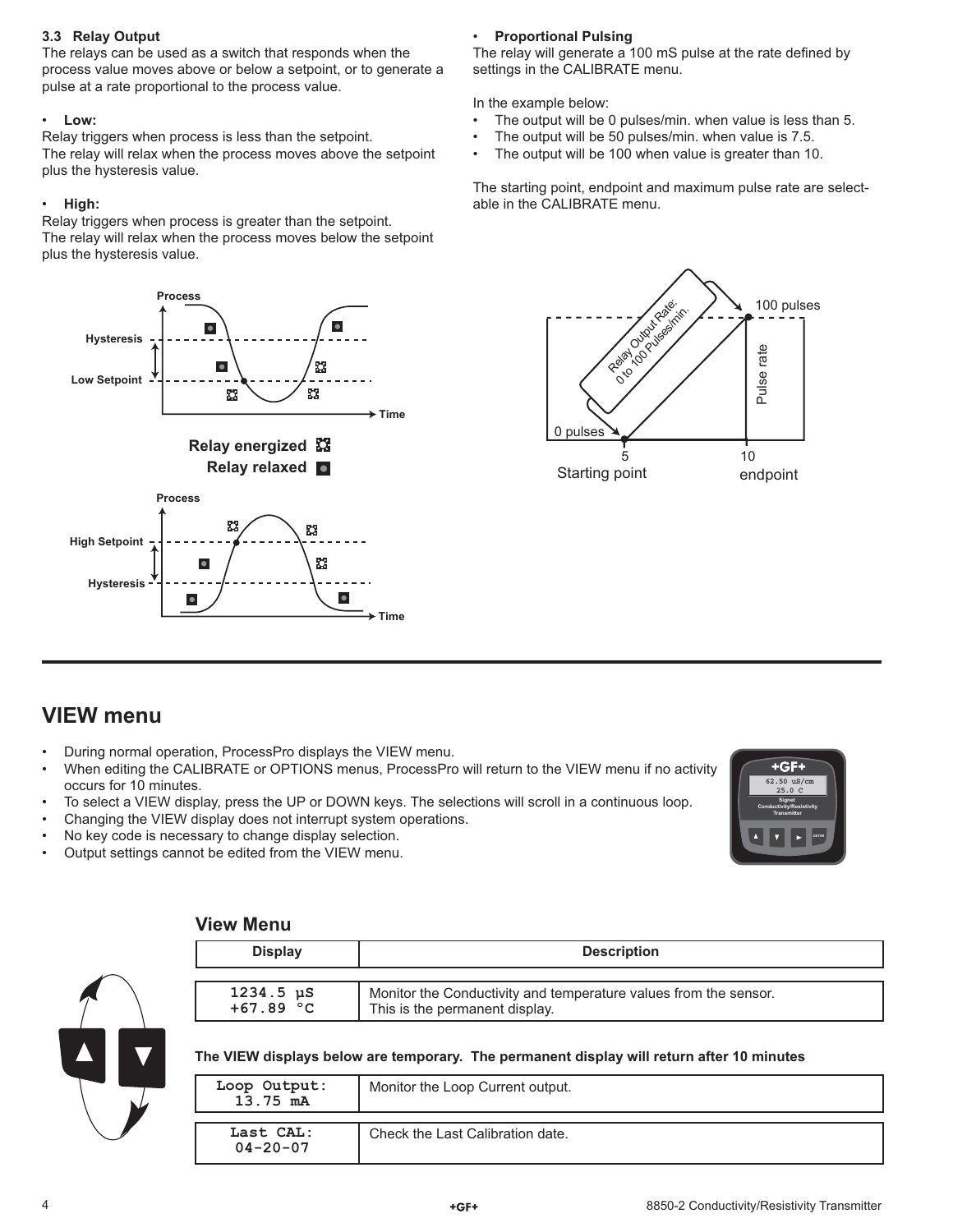# **ProcessPro Editing Procedure:**

# **Step 1. Press and hold ENTER key:**

- 2 seconds to select the CALIBRATE menu.
- 5 seconds to select the OPTIONS menu.
- **Step 2. The Key Code is UP-UP-UP-DOWN keys in sequence.**
	- After entering the Key Code, the display will show the first item in the selected menu.
- **Step 3. Scroll menu with UP or DOWN arrow keys.**
- **Step 4. Press RIGHT ARROW key to select menu item to be edited.** • The first display element will begin flashing.
- **Step 5. Press UP or DOWN keys to edit the flashing element.** • RIGHT ARROW key advances the flashing element.

**Step 6. Press ENTER key to save the new setting and return to Step 3.**

# **Notes on Step 1:**

- The View Menu is normally displayed.
- The CALIBRATE and OPTIONS menus require a KEY CODE.

### **Notes on Step 2:**

If no key is pressed for 5 minutes while display is showing "Enter Key Code", the display will return to the VIEW menu.



#### First item in CALI-BRATE menu CALIBRATE: **Enter Key Code CALIBRATE: \*--- Enter Key Code CALIBRATE: \*\*-- Enter Key Code CALIBRATE: \*\*\*- Enter Key Code Standard > Cell Constant:**

**Standard > Cell Constant:**

# **Notes on Steps 3 and 4:**

• Refer to pages 6 and 7 for complete listing of menu items and their use.

• From the Step 3 display, pressing the UP and DOWN keys simultaneously will return the display to the VIEW menu.

• If no key is pressed for 10 minutes, display will also return to the VIEW menu.



# **Notes on Steps 5 and 6:**

- All output functions remain active during editing.
- Only the flashing element can be edited.
- RIGHT ARROW key advances the flashing element in a continuous loop.
- Edited value is effective immediately after pressing ENTER key.
- If no key is pressed for 10 minutes unit will restore the last saved value and return to step 3.
- Step 6 (pressing ENTER key) always returns you to Step 3.
- Repeat steps 3-6 until all editing is completed.

# **Step 5: Made an Error?**

Press the UP and DOWN keys simultaneously while any element is flashing. This will recall the last saved value of the item being edited and return you to Step 3.



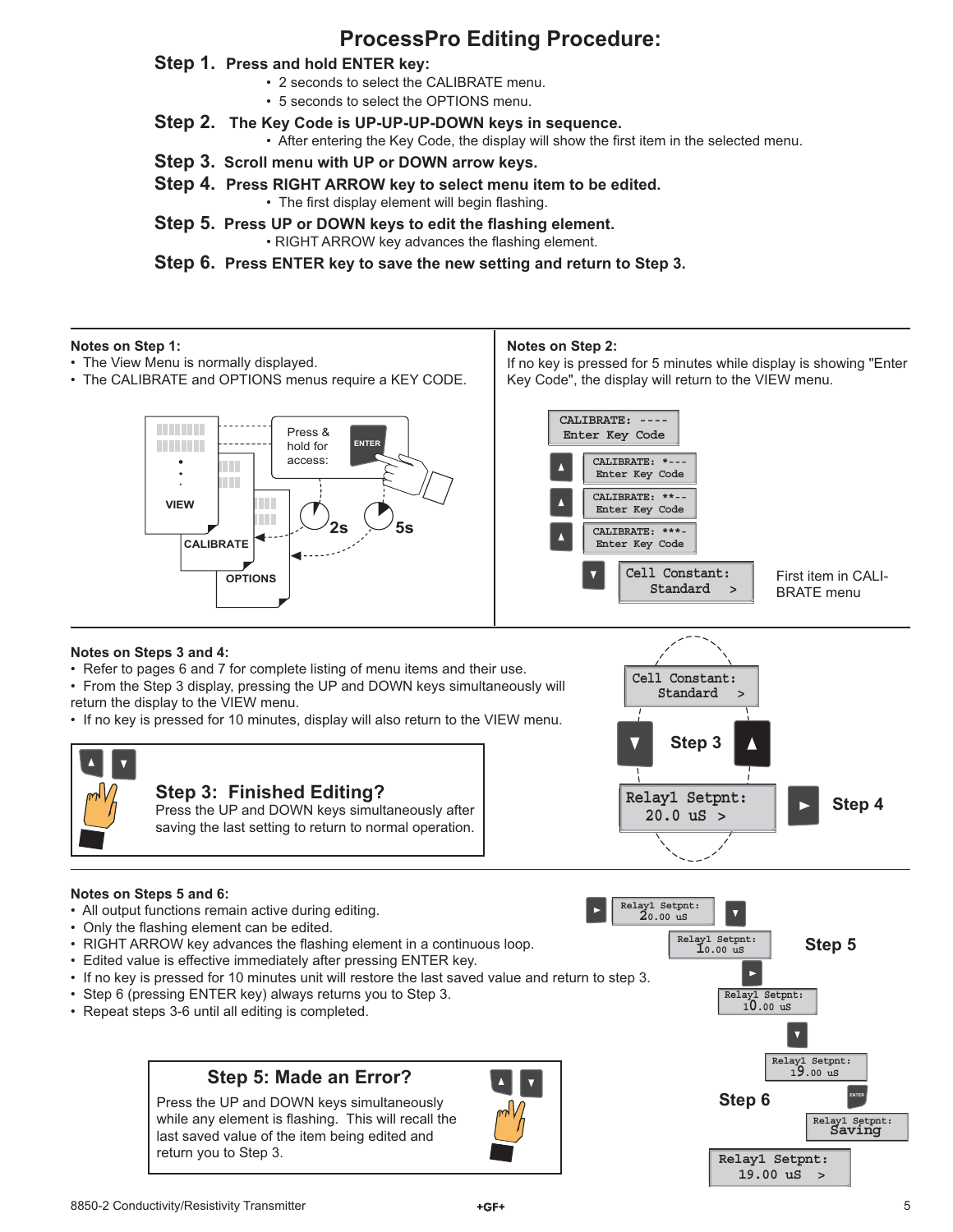# **Calibrate Menu**

| <b>Display</b><br>(Factory settings shown)      | <b>Description</b>                                                                                                                                                                                                                                                          |
|-------------------------------------------------|-----------------------------------------------------------------------------------------------------------------------------------------------------------------------------------------------------------------------------------------------------------------------------|
| Cell Constant:<br>Standard                      | Select CUSTOM only if you are connecting a certified conductivity sensor. Select<br>STANDARD for all other systems.<br>$\geq$                                                                                                                                               |
| Cell: Standard<br>1                             | For STANDARD sensors: Select from these options: 0.01, 0.1, 1.0, 10.0 or 20.0.<br>≻                                                                                                                                                                                         |
| Cell: Custom<br>1.0000                          | For CUSTOM sensors: Enter the precise cell constant from the certificate provided with<br>your sensor, or from the information label on the sensor.<br>$\geq$                                                                                                               |
| Cond Units:<br>μS                               | Select from these options: µS/cm, mS/cm, ký•cm, Mý•cm, PPB<br>$\geq$                                                                                                                                                                                                        |
| PPM Factor:<br>2.00                             | If the Units selection is PPM, set the ratio of Total Dissolved Solids to µS. The maximum<br>allowable is $3 \mu S = 1$ PPM. The TDS factor can only be set in PPM.<br>$\geq$                                                                                               |
| Set:<br>Temperature                             | Adjust the temperature of the system based on an accurate external reference.<br>≻                                                                                                                                                                                          |
| Set:<br>Conductivity                            | For use with STANDARD sensors: Perform this single-point wet calibration for most<br>accurate results. Not required for CUSTOM sensors except for periodic system accuracy<br>confirmation. Enter all zeroes to restore factory calibration to TEMP and COND settings.<br>≻ |
| Loop Source:<br>Cond                            | Select the input (Conductivity or Temperature) source to be associated with the current loop<br>output:<br>≻                                                                                                                                                                |
| Loop Range: µS<br>$0.0000 \rightarrow 100.000$  | Select the minimum and maximum values for the current loop output.<br>Be sure to modify this setting if you change the Cond. Units.<br>$\geq$                                                                                                                               |
| Relay1 Source:<br>Cond                          | Select the source (Conductivity or Temperature) for this relay output:<br>⋗                                                                                                                                                                                                 |
| Relay1 Mode:<br>Low                             | Select the mode of operation for the relay.<br>Options available are High, Low or proportional Pulse.<br>The relay may be disabled (Off) if not in use.<br>≻                                                                                                                |
| Relay1 Setpnt:<br>$10.0000 \text{ }\mu\text{S}$ | In Low or High Mode, the relay will be activated when the process reaches this value. Be<br>sure to modify this setting if you change the Cond. Units.<br>≻                                                                                                                 |
| Relay1 Hys: µS<br>0.5000                        | The relay will be deactivated at Setpoint ± Hysteresis, depending on High or Low Setpoint<br>selection.<br>≻                                                                                                                                                                |
| Relay1 Rng: µS<br>$10.0000 - 40.0000 >$         | In Pulse mode, set the process values where the proportional pulse will start and where it<br>will reach the maximum rate. Be sure to modify this setting if you change the Cond. Units.                                                                                    |
| Relay1 PlsRate:<br>120 Pulses/Min               | In Pulse mode, set the maximum rate for the proportional Pulse. The 8850 will accept any<br>value from 0 to 400.<br>$\geq$                                                                                                                                                  |
| Last CAL:<br>$04 - 20 - 07$                     | Use this "note pad" to record important dates, such as annual recertification or scheduled<br>maintenance.<br>≻                                                                                                                                                             |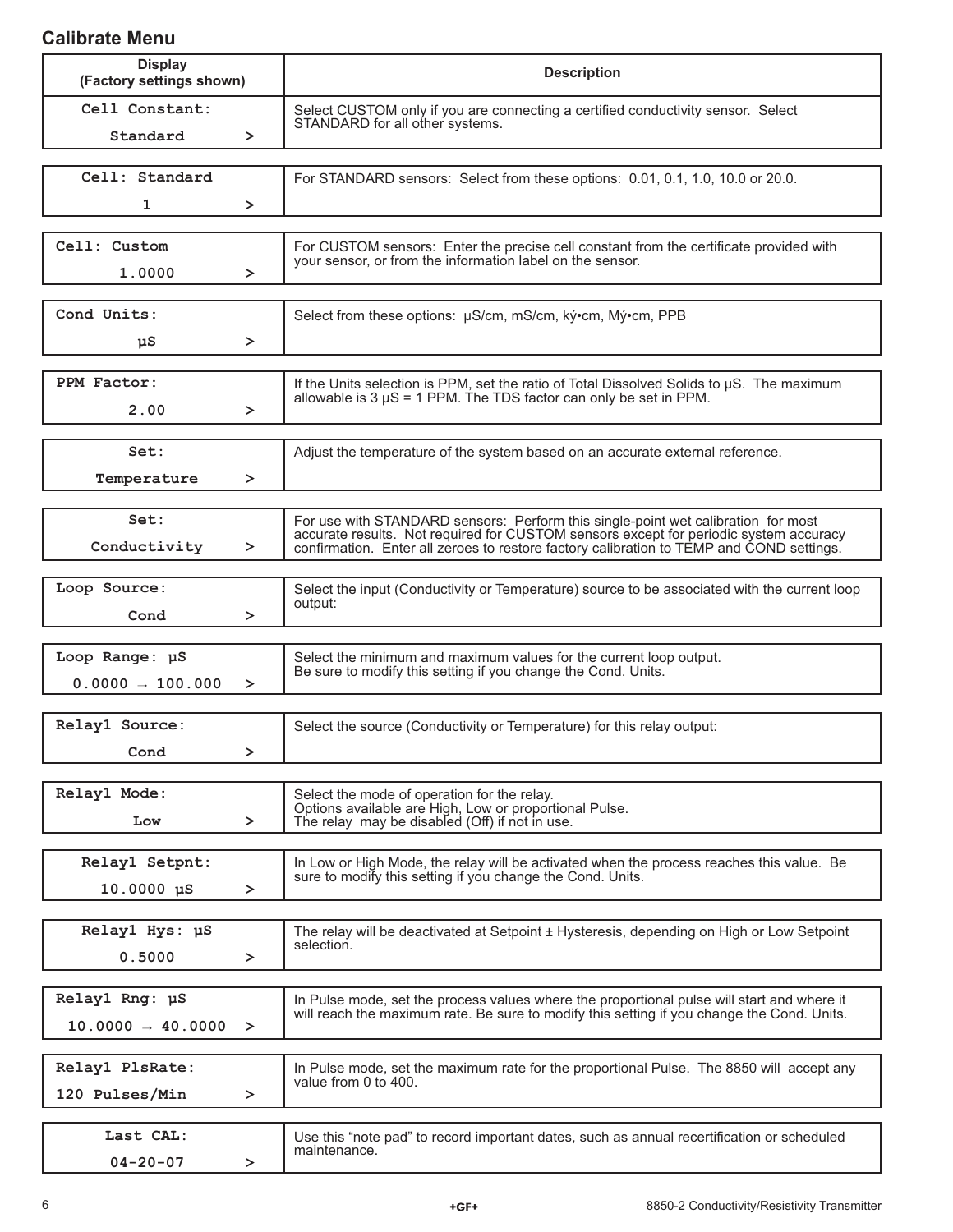# **Options Menu**

| <b>Display</b><br>(Factory settings shown)                                  | <b>Description</b>                                                                                                                                                                                                                                                                    |
|-----------------------------------------------------------------------------|---------------------------------------------------------------------------------------------------------------------------------------------------------------------------------------------------------------------------------------------------------------------------------------|
| Contrast:<br>3<br>$\geq$                                                    | Adjust the LCD contrast for best viewing. A setting of 1 is lower contrast, 5 is higher. In<br>general, select lower contrast if the display is in warmer ambient surroundings.                                                                                                       |
| Cond Decimal:<br>**** *<br>$\geq$                                           | Set the decimal to the best resolution for your application. The display will automatically scale up to this restriction. Select *****, *****, ***.**, ***.** or *.**** or *.****                                                                                                     |
| Averaging:<br>Off<br>$\geq$                                                 | OFF provides the most instantaneous response to process changes. Select LOW (4 sec)<br>or HIGH (8 sec) averaging if your process experiences frequent or extreme fluctuations.                                                                                                        |
| Loop Adjust:<br>$4.00$ mA<br>$\geq$<br>Loop Adjust:<br>$20.00$ mA<br>$\geq$ | Adjust the minimum and maximum current output. The display value represents the<br>precise current output. Adjustment limits:<br>$\cdot$ 3.80 mA < 4.00 mA > 5.00 mA<br>$\cdot$ 19.00 mA < 20.00 mA > 21.00 mA<br>Use this setting to match the system output to any external device. |
| Temp Display:<br>$^{\circ}$ C<br>$\geq$                                     | Select °C or °F.                                                                                                                                                                                                                                                                      |
| Temperature<br>2.00<br>Comp %:<br>$\geq$                                    | Set the percent change in Conductivity caused by a 1°C change in temperature. May be<br>from 0.00 to 10.00.                                                                                                                                                                           |
| Test Loop:<br>$\geq$                                                        | Press UP and DOWN keys to manually order any output current value from 3.8 mA to<br>21.00 mA to test the output loop.                                                                                                                                                                 |
| Test Relay1:<br>≻                                                           | Press UP and DOWN keys to manually toggle the relay state.                                                                                                                                                                                                                            |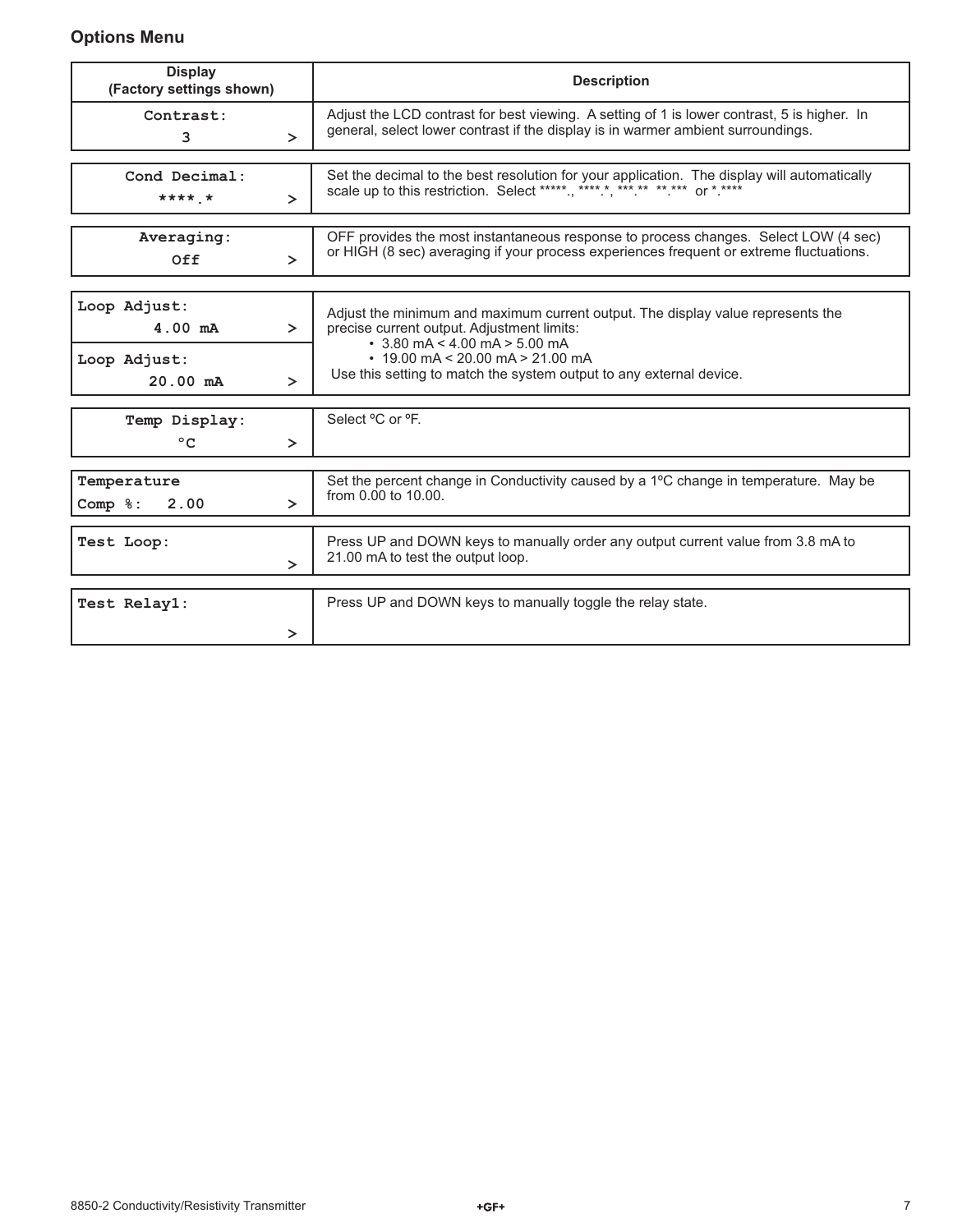# **Calibration Procedure**

This instrument has been electronically calibrated at the factory.

- Procedure A verifies the accuracy and linearity of the instrument by simulating temperature and conductivity values with precision  $(\pm 0.1\%)$  fixed resistors.
- Procedure B is a wet calibration. This procedure uses the sensor input and NIST traceable test solutions. When done correctly, this procedure offers the most accurate system calibration.

### A) Accuracy Verification with Precision Resistors (Electronic Calibration):

### **1. Simulate the Temperature**

The temperature input to the 8850 is a PT-1000 thermistor, where 1000 Ohms ( $\Omega$ ) is equal to 0°C and a change of 3.84  $\Omega$  equals a 1°C change. (1000 Ω = 0°C, 1003.84 Ω = 1.0°C, 1007.68 Ω = 2.0°C...................1096 Ω = 25°C)

- Connect a resistor (1000  $\Omega$  to 1096  $\Omega$ ) between "Temp IN" and "Iso. Gnd" terminals.
- Set Temp; Adjust the temperature to exact value based on the measured resistance. (see Editing Procedure, Calibrate menu).
- To verify the temperature linearity, connect a second resistor value to the terminals.
- If the instrument does not display the correct value, service is required.  $( \pm 0.5^{\circ}C)$

### **2. Simulate the Conductivity**

You may calculate the exact Resistance needed to simulate a specific conductivity value, or you may calculate the exact Conductivity based on a resistor value:

|                                                                                                                                                                                                                                                                                                                                                                                                                                                                                                                                                                                                                                               |  | conductivity (Siemens*)                         | e.g. | $0.1$ Cell<br>0.000020 (Siemens*) | = 5,000 $\Omega$ or 5 K $\Omega$        |
|-----------------------------------------------------------------------------------------------------------------------------------------------------------------------------------------------------------------------------------------------------------------------------------------------------------------------------------------------------------------------------------------------------------------------------------------------------------------------------------------------------------------------------------------------------------------------------------------------------------------------------------------------|--|-------------------------------------------------|------|-----------------------------------|-----------------------------------------|
| Conductivity                                                                                                                                                                                                                                                                                                                                                                                                                                                                                                                                                                                                                                  |  | Sensor cell<br>Simulation resistance $(\Omega)$ | e.q. | $0.1$ Cell<br>$100,000 (\Omega)$  | $= 0.000001$ Siemens*<br>or $1\mu$ S/cm |
| $(*1 \,\mu S = 1 \,\text{X} 10\text{°}$ Siemens or 0.000001 Siemens)<br>Iso. Gnd<br>Connect the conductivity resistor between the "Signal IN" and "Iso Gnd" terminals.<br>(BLACK)<br>Adjust the conductivity value based on the resistor value. (see Editing<br>Set Cond:<br>=<br>$\bullet$<br>Temp. IN<br>(WHITE)<br>Procedure and Calibrate menu).<br>TC resistor<br>Verify the linearity of the instrument by connecting a second resistor of a different value.<br>$\bullet$<br>Signal IN<br>(RED)<br>If the instrument does not display the correct value $(± 2% of reading)$ , service is required.<br>$\bullet$<br>Simulation resistor |  |                                                 |      |                                   |                                         |

# **B) Wet Calibration with NIST Traceable Solutions:**

When using NIST traceable standards, review the temperature information provided with the test solution. Prevent contamination of the test solution. The sensor must be at the temperature specified on the test solution label.

- Remove the sensor from the system. Rinse the sensor in a small amount of test solution.
- Place the sensor into the test solution.
- Place a reference thermometer into the same solution.
- Allow sufficient time for the temperature to stabilize.
- Set Temp: Adjust the temperature value based on the reference thermometer. (see Editing Procedure.)
- Set Cond: Adjust the conductivity value based on the test solution value. (see Editing Procedure.)
- Verify the linearity by placing the sensor into a second test solution of a different value.
- If the instrument does not display the correct value (Temperature  $\pm$  0.5°C, Conductivity  $\pm$  2% of reading), service is required.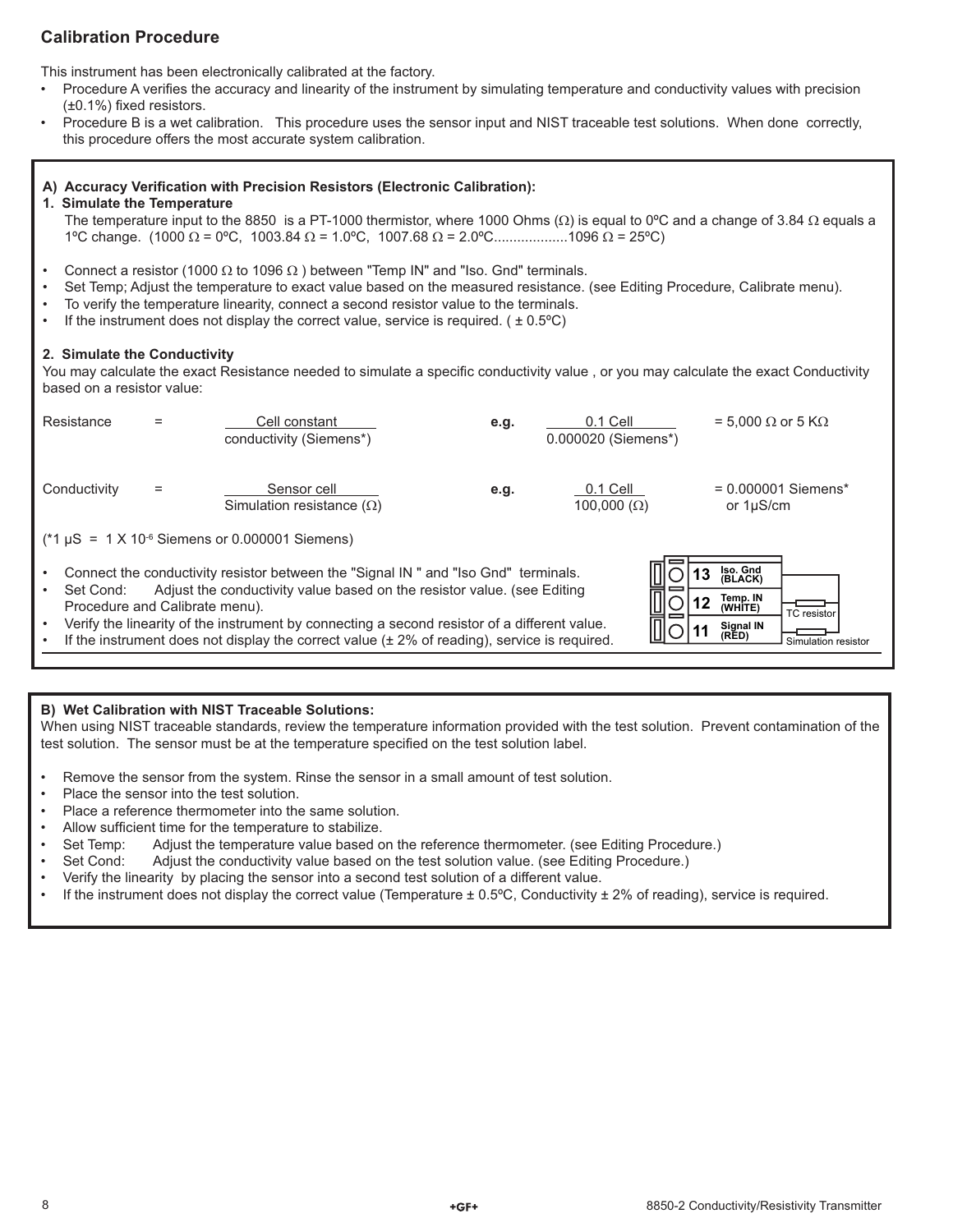#### **Temperature Coefficient**

Conductivity measurement is highly dependent on temperature. Temperature dependence is expressed as the relative change per °C, commonly known as percent/°C change from 25°C, or slope of the solution.

Slopes can vary significantly depending on process solution type. The factory default temperature compensation factor is 2.00%/°C. Process solutions may require adjustment for maximum accuracy. To determine the optimum temperature compensation factor for a process:

- **1.** Disable the 8850 temperature compensation % factor by entering 0.00.
- **2.** Heat the sample solution close to the maximum process temperature. Place sensor in the sample solution allowing several minutes for stabilization. Access the VIEW menu and record the displayed temperature and conductivity values in the spaces provided:

| Displayed temperature:  | $T1 =$ |    |
|-------------------------|--------|----|
| Displayed conductivity: | $C1 =$ | иS |

**Do not use this procedure for solutions from 0.055 µS to 0.1 µS (10 M**Ω **to 18 M**Ω**). An internal pure water curve is used for these ranges. The factory default setting of 2.00% per °C should be used.**

 **3.** Cool the sample solution close to the minimum process temperature. Place sensor in the sample solution allowing several minutes for stabilization. Record displayed temperature and conductivity values in the spaces provided:

Displayed temperature:  $T2 =$  \_\_\_\_\_\_\_\_\_ °C<br>Displayed conductivity:  $C2 =$  \_\_\_\_\_\_\_\_\_\_ µS Displayed conductivity:

(A 10% change in conductivity between steps 2 and 3 is recommended.)

 **4.** Substitute recorded readings (steps 2 and 3) into the following formula:

TC Slope =  $\sqrt{100 \times (C1 - C2)}$ (C2 x (T1 - 25)) - (C1 x (T2 - 25))

Example: A sample solution has a conductivity of 205  $\mu$ S @ 48°C. After cooling the solution, the conductivity was measured at 150 µS @ 23°C. (C1 = 205, T1 = 48, C2 = 150, T2 = 23) The TC is calculated as follows:

TC Slope =  $\frac{100 \times (205 - 150)}{205 - 150}$  =  $\frac{5500}{20}$  = 1.42%/°C  $(150 \times (48 - 25)) - (205 \times (23 - 25))$  3860

#### **Parts Per Million (PPM) Factor**

This feature is only applicable when PPM display units are selected. The programmable PPM Factor is adjustable from 0.01 to 3.00 (factory default = 2.00).

Determine the best PPM Factor for a process solution by calculating the solution's conductivity  $(\mu S)$  and the percent of total dissolved solids (PPM).

| PPM Factor $=$ | Solution conductivity (µS/cm)<br>Total dissolved solids (PPM) |
|----------------|---------------------------------------------------------------|
| $TDS (PPM) =$  | Solution conductivity (µS/cm)<br><b>PPM Factor</b>            |
| Example:       | • Solution conductivity = 400 µS/cm                           |
|                | $\cdot$ TDS = 200 PPM (mg/L)                                  |
| PPM Factor =   | $400 \mu S/cm = 2.00$<br>200 PPM                              |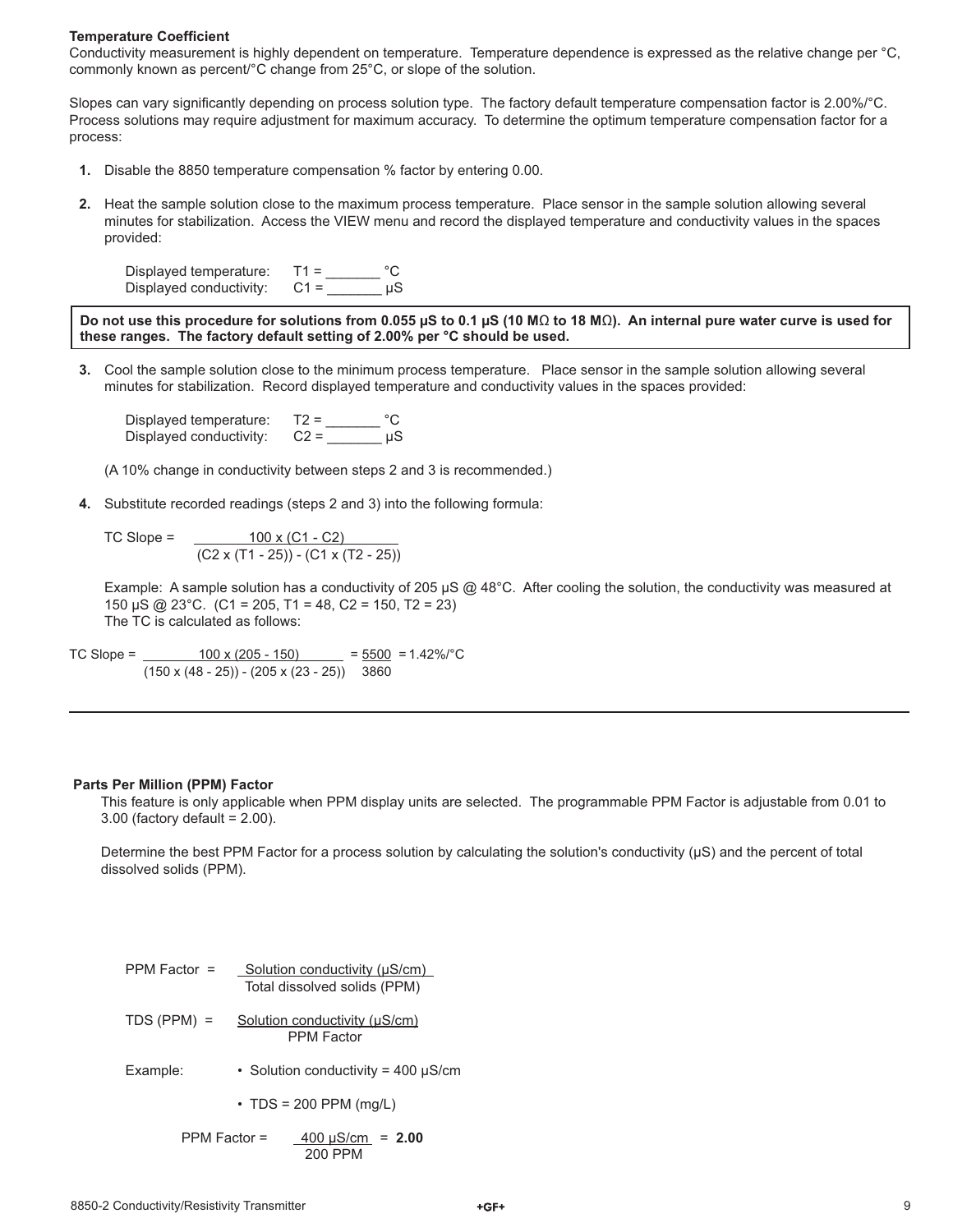# **Troubleshooting**

| <b>Possible Causes</b>                                                             | <b>Suggested Solutions</b>                                                                                                        |
|------------------------------------------------------------------------------------|-----------------------------------------------------------------------------------------------------------------------------------|
| Display is over range. This may be a                                               | • Check sensor for correct range.                                                                                                 |
| at/near the limits of the sensor range.                                            | Check Decimal setting in OPTIONS menu.<br>$\bullet$<br>Check Calibrate menu settings for incompatible<br>SOURCE and RANGE values. |
| The PPM factor must be a value from<br>$0.00$ to $3.00$                            | Set a PPM value less than 3.                                                                                                      |
| Custom cell constant cannot be set to 0                                            | Set cell constant to a value greater than 0                                                                                       |
|                                                                                    |                                                                                                                                   |
|                                                                                    | set a pulse rate value less than 400                                                                                              |
| Aux Power not connected                                                            | Wire 8850 according to diagram (Section 3.1)                                                                                      |
|                                                                                    |                                                                                                                                   |
| Defective or dirty/coated sensor<br>• Wiring error<br>• Fluid conductivity too low | • Clean or replace sensor<br>• Check and correct wiring<br>• Replace sensor                                                       |
|                                                                                    | normal condition if your process operates<br>Pulse Rate cannot be greater than 400<br>• Defective temp element                    |

### **Technical notes**

If a Current Loop is locked at 3.6 mA, the problem is related to the temperature circuit:

- This occurs only if the 8850 detects a resistance from the temperature sensor that is less than 250Ω or greater than 2800Ω.
- Check the sensor wiring for open/short or poor connections on white (TEMP IN) and black (ISO GND)wires.
- The PT1000 temperature device in the sensor is defective.
- The transmitter is defective.

Auxiliary Power (terminals 1 and 2) must ALWAYS be connected for the 8850 to operate.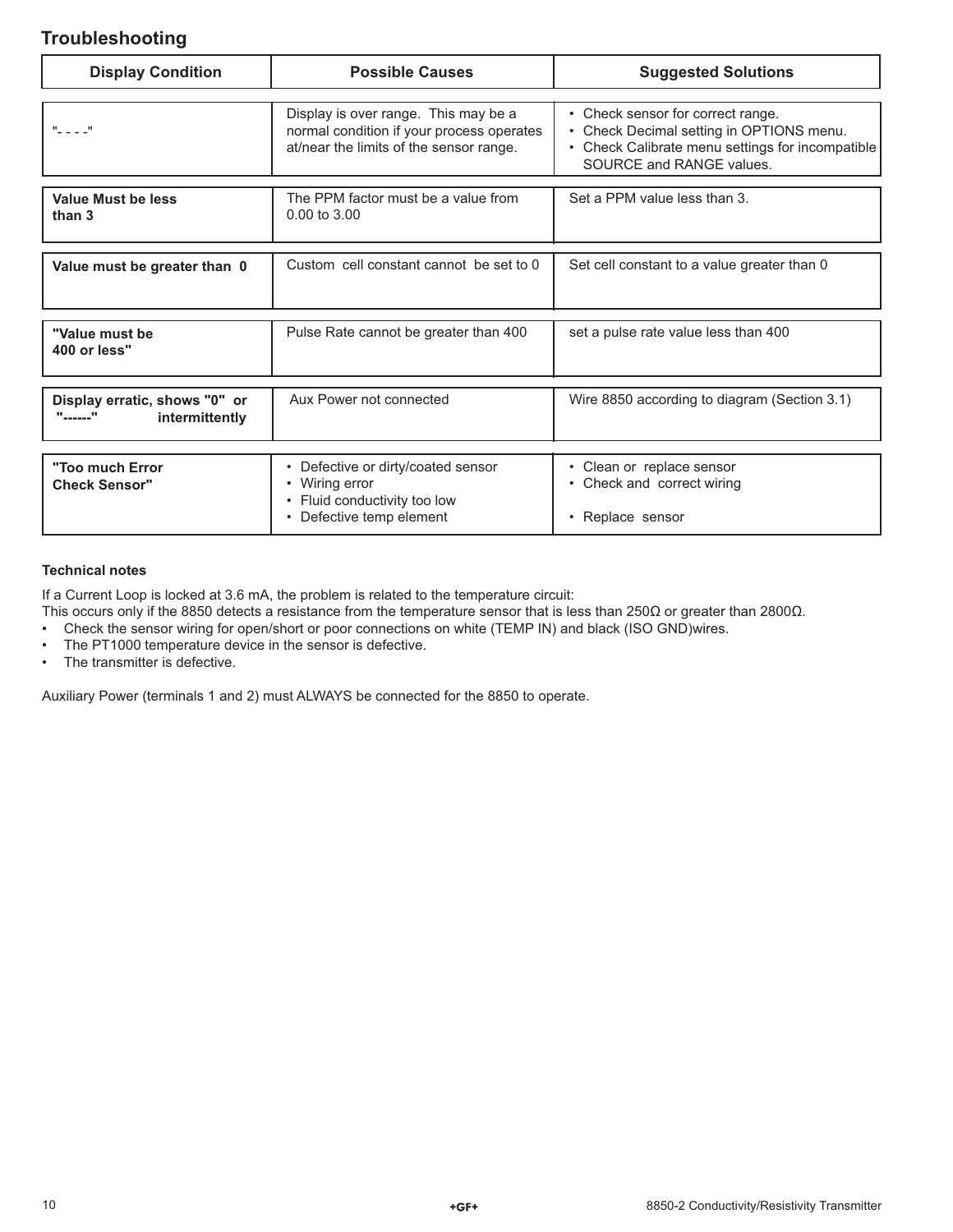**Notes**